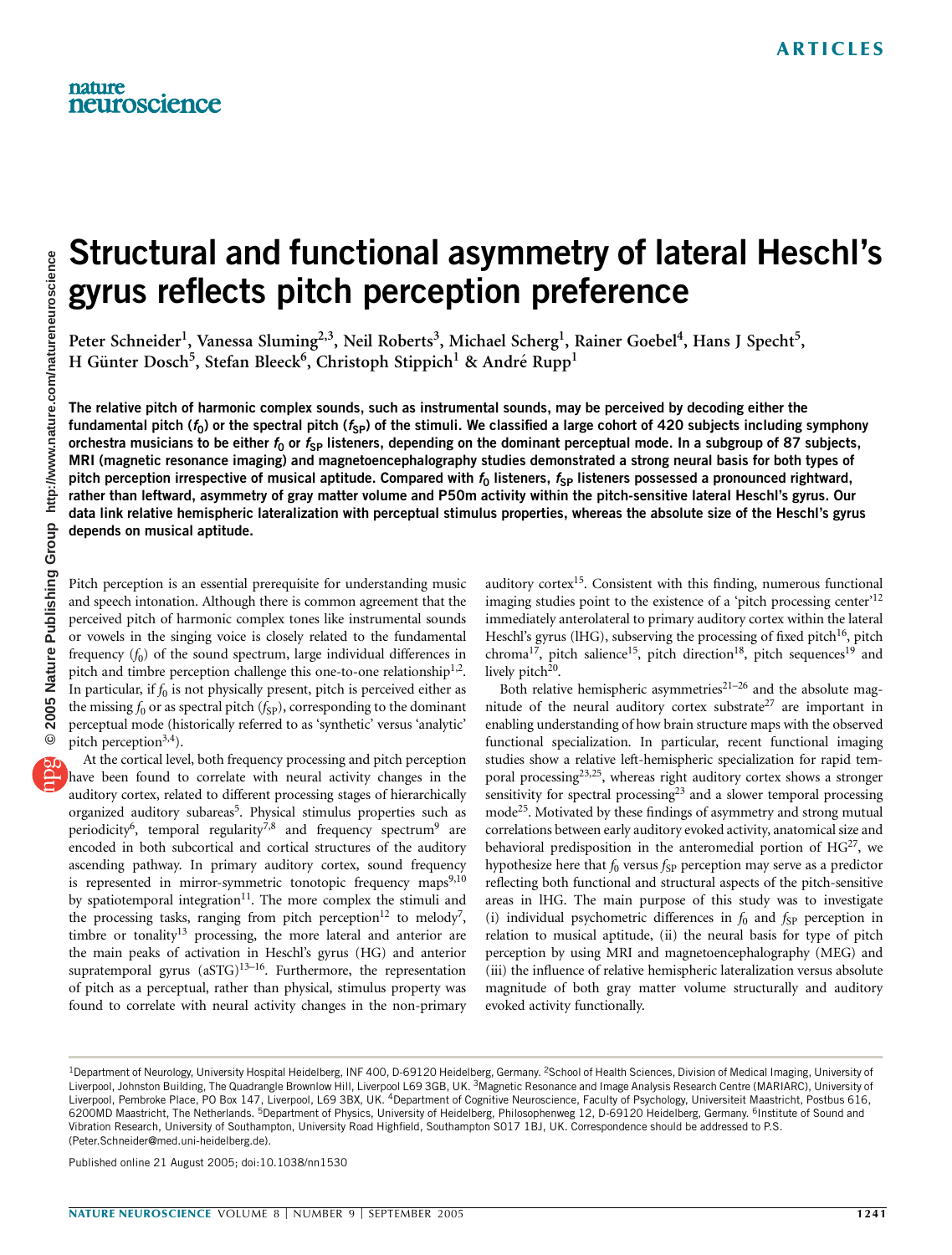# ARTICLES

**b** Figure 1 Psychometric testing and grouping. (a) Experimental design:<br> **b** rectionents were required to state the deminent direction of pitch chiff and **a** participants were required to state the dominant direction of pitch shift between tone pairs. Solid lines represent the harmonics of the test tones and dashed lines the harmonics which are not physically present, such as the missing fundamental, indicated as number 1. (b) Bimodal distribution of fundamental ( $f_0$ ) and spectral pitch ( $f_{SP}$ ) listeners. (c,d) Perceptual changes as a function of the acoustic variables. The dependence on frequency  $(f)$ and lowest order of harmonics are depicted in separate curves for stimuli composed of  $N = 2$ , 3 and 4 adjacent harmonics. *n* indicates the order of harmonics in a complex tone; that is, an integer multiple of the fundamental frequency ( $f_{SP} = n \times f_0$ ). N is the number of physically present harmonics (on the left of each curve).

## RESULTS

#### Psychometric testing and grouping

A psychometric pitch test was designed on the basis of standard methodology<sup>1,2</sup> for a parametric range that was extended with respect to the typical pitch range of musical instruments. The test required participants to state the dominant direction of pitch shift between items in each of a total of 144 pairs of complex tones with systematic variation of frequency  $(f)$ , order of harmonics  $(n)$  (that is, a multiple integer of the fundamental frequency ( $f_{SP} = n \times f_0$ )) and number (N) of present harmonics. The stimuli were such that the perceived direction of the shift in pitch between the two tones was dependent upon whether they are decoded in  $f_0$  or  $f_{SP}$  pitch (Fig. 1a). Accordingly, for each individual a psychometric asymmetry coefficient was derived by recording the number of occasions of  $f_0$  listening versus  $f_{SP}$  listening and computing an 'index of pitch perception preference'  $\delta_p = (f_0 - f_{SP})$  $(f_0 + f_{\text{SP}})$ . Analysis of the psychometric data of a large sample of 373 musicians including symphony orchestra musicians<sup>28</sup> and 48 nonmusicians showed that  $\delta_p$  demonstrated a broad bimodal distribution (Fig. 1b), which allowed for a dichotomous classification of all subjects as belonging to one of two behavioral groups, either ' $f_0$  listeners' ( $\delta_p$  < 0) or 'f<sub>SP</sub> listeners' ( $\delta_p > 0$ ). The overall strong separation was most pronounced in the lower (Fig. 1c, spectral frequencies  $<$  1,500 Hz,  $F_{1,419} = 731.4$ ,  $P < 0.0001$ ) as compared with the higher spectral frequency range. Furthermore, the tendency to base direction of pitch judgments on the implied  $f_0$  increased systematically with increasing number (N) of components (Fig. 1c,  $F_{2,838} = 498.5, P < 0.0001$ ) and with decreasing order (n) of harmonic number (Fig. 1d,  $F_{2,838} = 352.8$ ,  $P < 0.0001$ ). The separation of  $f_0$  and  $f_{SP}$  listeners was such that a twocomponent stimulus ( $N = 2$ ) had even stronger fundamental pitch character for  $f_0$  listeners as a four-component stimulus ( $N = 4$ ) had for  $f_{SP}$  listeners.

#### Neural basis of pitch perception

MRI of brain structure and functional MEG of neural activity in response to harmonic complex tones were performed in a subgroup of 34  $f_0$  and 53  $f_{SP}$  listeners and demonstrated a strong neural basis for type of pitch perception. The individual surfaces of all 87 left and right auditory cortices were segmented and reconstructed three dimensionally from the T1-weighted MRI slices (Fig. 2a). The pronounced oblique crescent-shaped gyral entity in anterior auditory cortex, including HG in its mediolateral extent and aSTG anterolaterally, was always identified by detection of the first complete Heschl's sulcus (cHS) as posterior boundary of HG and the first transverse sulcus (FTS) as the anterior boundary (Fig. 2b–d, red). HG may include incomplete duplications by a sulcus intermedius  $(SI)^{29-32}$  indenting locally its crown or a medial Heschl's sulcus (mHS), not reaching the lateral end. We next calculated the gray matter volume along the medial-lateral-anterior progression of this anterior gyrus (Fig. 2b, dashed lines), by marking the corresponding gray values successively



in cross-sectional slices perpendicular to the orientation of HG and aSTG. Overall, the gray matter volume increased successively from mHG to aSTG (Fig. 2e,f). When comparing the volumes of the left and the right hemispheres, we found a characteristic asymmetry exclusively within the lateral aspect of HG irrespective of musical aptitude. The  $f_0$ listeners demonstrated a pronounced leftward asymmetry (Fig. 2e), whereas  $f_{SP}$  listeners demonstrated a pronounced rightward asymmetry (Fig. 2f). The asymmetry started at the lateral border of mHG, peaked within the lateral edge of HG and was absent in aSTG.

This structural asymmetry was paralleled by a corresponding functional asymmetry. In particular, we performed an MEG study in which subjects were instructed to listen passively to harmonic complex tones covering the large parametric range of the pitch test. Auditory evoked fields were recorded continuously over both hemispheres. The source activity was calculated from the sensor distribution by modeling one equivalent dipole in each hemisphere. When fitted to the secondary P50m response peaking 50 ms after tone onset (P50m), the dipoles localized in the lateral portion of HG in most cases. Figure 2g,h shows the group-averaged source waveforms for professionals and non-musicians. P50m magnitude was larger in the left hemisphere for  $f_0$  listeners (professionals: factor 1.3  $\pm$  0.2,  $F_{1,33} = 6.2, P < 0.01$ ; non-musicians: factor 1.5  $\pm$  0.2,  $F_{1,9} = 14.5$ ,  $P < 0.01$  ) and in the right hemisphere for  $f_{\rm SP}$  listeners (professionals: factor 1.3  $\pm$  0.2,  $F_{1,29} = 22.4$ ,  $P < 0.0001$ ; non-musicians: factor  $1.6 \pm 0.3$ ,  $F_{1,9} = 7.7$ ,  $P < 0.01$ ). No significant hemispheric asymmetry was observed for the early P30m (ref. 27) and the pitch-sensitive N100m response<sup>10,33</sup>.

#### Morphometry of auditory cortex subregions

Based on this specific connection of structural and functional asymmetry in relation to pitch perception, we identified objective criteria to define IHG. After normalization<sup>34</sup>, a grand-average auditory cortex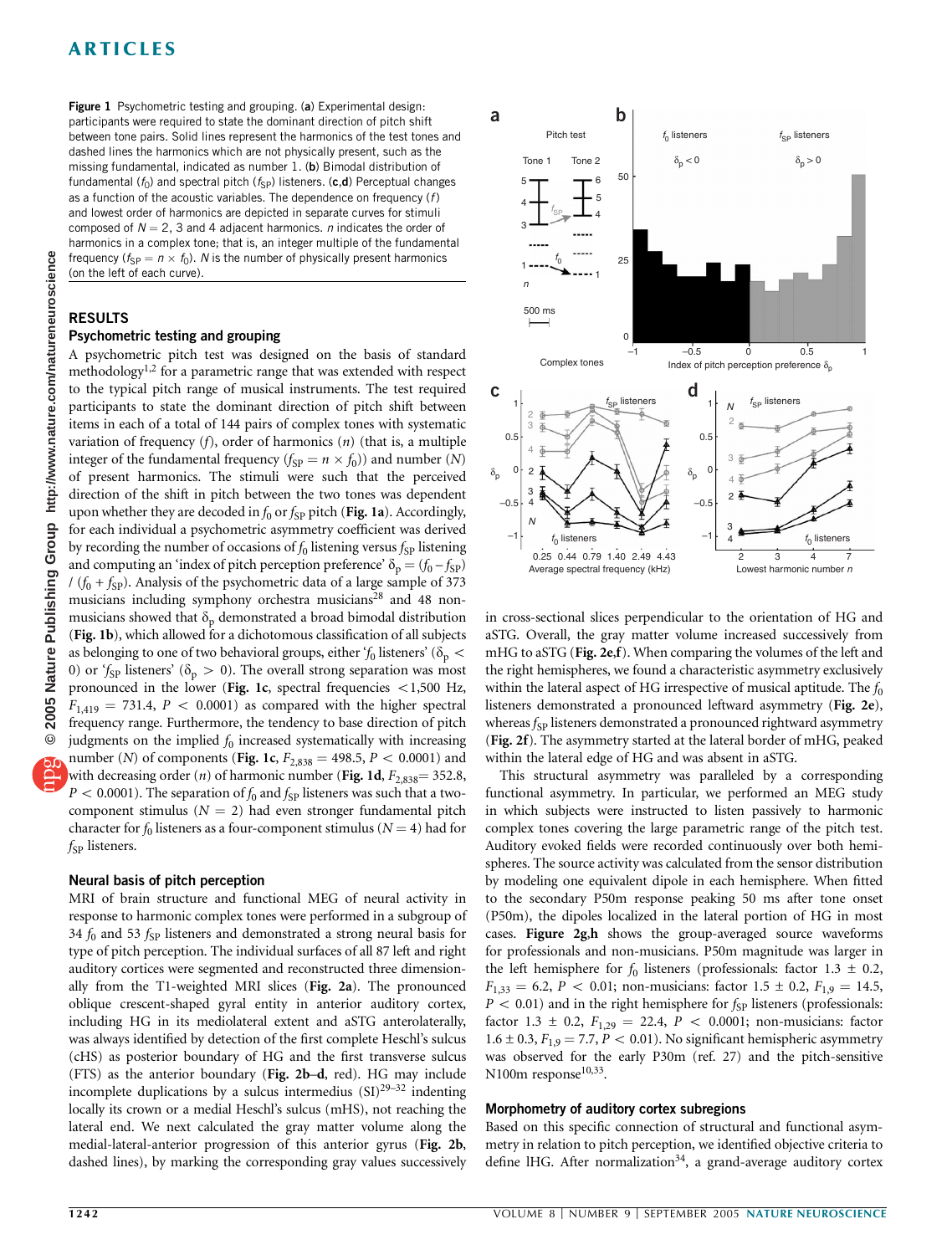## ARTICLES



map of all 87 brains was calculated from the individual landmarks of FTS, cHS and posterior border of planum temporale (PT)<sup>35</sup>. The top view of this map is depicted in Figure 3. Despite large individual differences in shape and progression of HG, the grand average over all 87 right and left auditory cortices demonstrated a completely

symmetric organization with respect to angulation, extent and transition from HG to aSTG. However, the PT clearly showed the expected leftward asymmetry. Secondly, functional activation peaks in relation to pitch perception8,15–17,19,20,23,36 were plotted on this averaged auditory cortex map (Fig. 3, magnified HG). The main activation peaks concerning pitch perception are all confined to the lateral portion of HG (x-range:  $\pm$  45 to  $\pm$  65; y-range: -20 to 0). Melody-specific activation7,13,16,23 originates more anterior  $(y > 0)$  in aSTG. Our own findings on lateralization (Fig. 2e,f), the current knowledge of primary auditory cortex extent<sup>16,29-31,37-40</sup> and the functional separation of adjacent pitch-sensitive areas $14-17$ were used as criteria to define objective boundaries of lHG: (i) a line perpendicular to the progression of HG at the mediolateral two-thirds to separate the region of mHG and lHG; (ii) a line at  $y = 0$  to separate the region

Figure 2 Neural basis of fundamental and spectral pitch perception. (a) 3D reconstruction of an individual auditory cortex and auditory evoked activity (blue and red dipoles). (b–d) The top view of three individual 3D surface reconstructions of right auditory cortex shows the pronounced gyral entity including HG and aSTG (colored red), bordered anteriorly by the first transverse sulcus (FTS) and posteriorly by the first complete Heschl's sulcus (cHS). HG may include a sulcus intermedius (SI), indenting locally the crown of HG, or a medial Heschl's sulcus (mHS), not reaching the lateral end. Gray matter volume was successively calculated in cross-sectional slices along the medial-lateral-anterior progression. (e,f) Fundamental pitch listeners demonstrated a pronounced leftward asymmetry of gray matter volume and spectral pitch listeners a rightward asymmetry, peaking within the lateral one-third of HG. (g,h) Functional asymmetry of the auditory evoked P50m source activity of lHG in response to harmonic complex tones. P50m magnitude was relatively larger in the left hemisphere for  $f_0$  listeners and vice versa for  $f_{SP}$  listeners, irrespective of musical aptitude. Prof, professional musician; non, non-musician, in all figures.

of IHG ( $y < 0$ , highlighted) and aSTG ( $y > 0$ , colored in Fig. 3). By strict application of these boundary definitions, the gray matter volumes of mHG, lHG, aSTG and PT were calculated. Only lHG demonstrated a strong leftward asymmetry in  $f_0$  listeners and rightward asymmetry in  $f_{SP}$  listeners (Table 1). The individual auditory cortex morphology of 32 professional musicians, eight amateur musicians and eight non-musicians (Fig. 4) illustrates (i) the large individual differences with respect to angulation and progression of HG, (ii) the differences in structural left-right asymmetry of lHG in relation to pitch perception and (iii) the structural enlargement of the entire anterior crescent-shaped gyrus in musicians as compared with nonmusicians. The frequency of duplications or sulci depends on hemisphere and on perceptual preference (Table 2).

#### Structural, functional and perceptual asymmetry

Corresponding to the definition of perceptual asymmetry, the structural and functional asymmetry of lHG was measured in terms of a 'structural asymmetry index'  $\delta_s = (R_{HIG} - L_{HIG})/(R_{HIG} + L_{HIG})$  and a 'functional P50m asymmetry index'  $\delta_f = (R_{P50m} - L_{P50m})/(R_{P50m} +$ L<sub>P50m</sub>). The correlation of  $\delta_s$  versus  $\delta_p$  was calculated separately by systematically including or excluding HG duplications: (i) all duplications including complete posterior duplications (PDs) were included



Figure 3 Averaged landmarks of 87 auditory cortices (top view, standard stereotaxic coordinates<sup>34</sup>; line width of the dashed landmarks corresponds to averaged s.e.m.). The crescent-shaped anterior gyrus including HG and anterior supratemporal gyrus (aSTG) showed a completely symmetric shape and progression with respect to angulation, extent, duplications and curvature. A complete posterior duplication (PD) was considered to be part of the planum temporale (PT). The main activation peaks of functional imaging studies are plotted on the magnified map. Black open circles indicate the averaged localization of the auditory evoked P50m response in lHG measured by MEG. Pitch-specific activation localized in lHG, melody-specific activation more anterior in aSTG. In key at right, superscript numbers refer to references.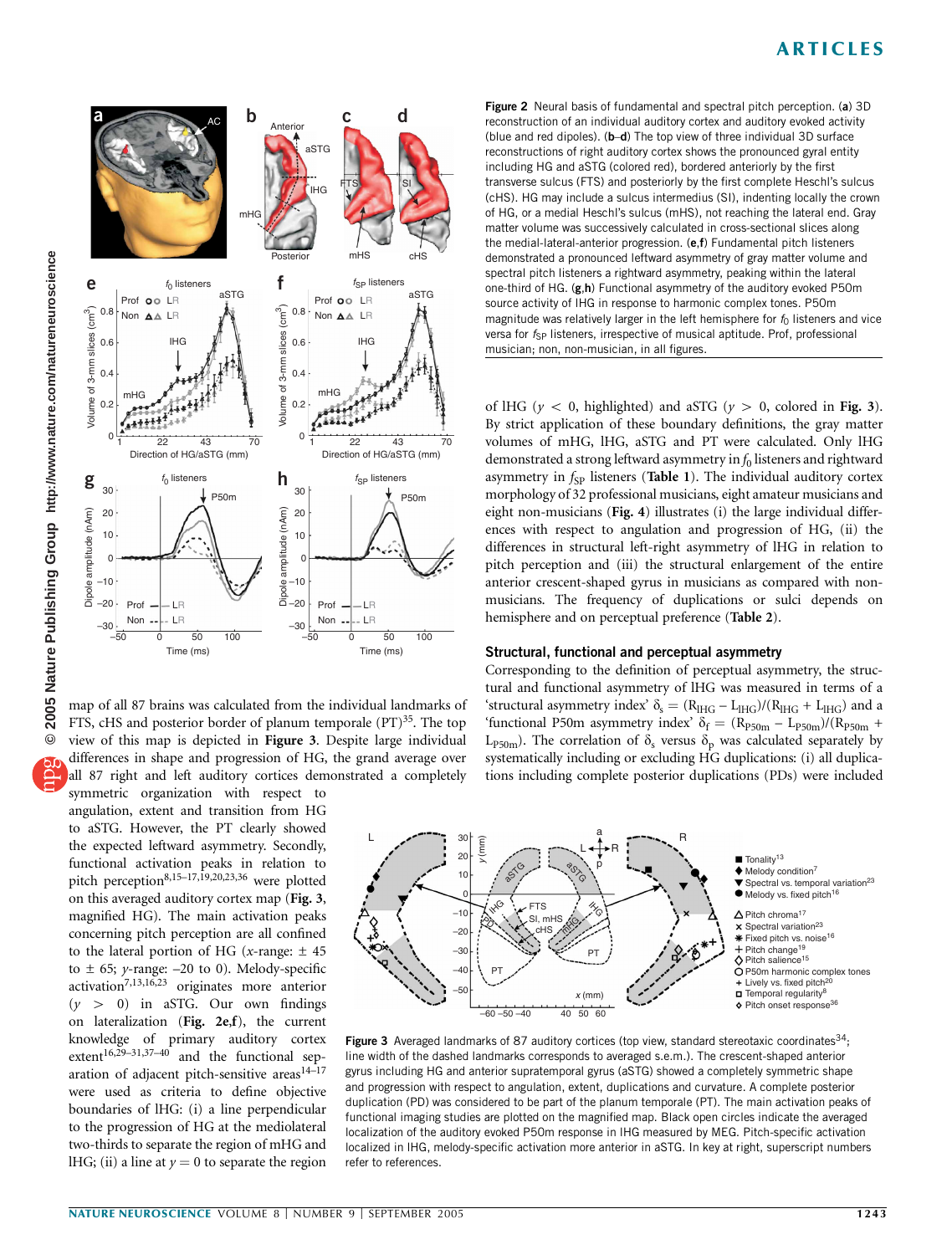|                       | $f_0$ prof (21)    | $f_{SP}$ prof (30) | $f_0$ non (10)    | $f_{SP}$ non (10) | Prof vs. non |
|-----------------------|--------------------|--------------------|-------------------|-------------------|--------------|
| Left hemisphere       |                    |                    |                   |                   |              |
| mHG <sub>1</sub>      | $1.42 \pm 0.07$    | $1.26 \pm 0.06$    | $0.70 \pm 0.05$   | $0.73 + 0.06$     | $***$        |
| $H G1$ (highlighted)  | $2.09 \pm 0.14***$ | $1.67 \pm 0.09$    | $1.20 \pm 0.06**$ | $0.87 \pm 0.11$   | $***$        |
| aSTG                  | $5.14 \pm 0.32$    | $5.02 + 0.21$      | $3.48 + 0.26$     | $3.47 + 0.23$     | $***$        |
| $PT_1$                | $4.03 \pm 0.32^*$  | $4.38 \pm 0.28**$  | $3.63 \pm 0.41$   | $3.59 + 0.34*$    | n.s.         |
| Right hemisphere      |                    |                    |                   |                   |              |
| mHG <sub>R</sub>      | $1.25 \pm 0.07$    | $1.37 \pm 0.06$    | $0.61 \pm 0.11$   | $0.79 \pm 0.07$   | $***$        |
| $H G_R$ (highlighted) | $1.61 \pm 0.12$    | $2.21 + 0.12**$    | $0.73 \pm 0.10$   | $1.22 \pm 0.09**$ | $***$        |
| aSTGR                 | $5.09 \pm 0.42$    | $4.55 \pm 0.20$    | $3.49 \pm 0.26$   | $3.05 \pm 0.14$   | $***$        |
| $PT_R$                | $3.23 \pm 0.31$    | $2.65 \pm 0.16$    | $3.26 \pm 0.29$   | $2.58 \pm 0.25$   | n.s.         |

 $*P < 0.05$ ,  $**P < 0.01$ ,  $***P < 0.001$  ANOVA, left versus right hemisphere (designating the dominant hemisphere), Prof vs. non, overall significance of professionals versus non-musicians). mHG, medial Heschl's gyrus; IHG, lateral Heschl's gyrus; aSTG, anterior supratemporal gyrus; PT, planum temporale. Values: mean (cm<sup>3</sup>) ± s.e.m., standard stereotactic voxel size<sup>29</sup>. Prof, professional musician. Non, non-musician; n.s., not significant.

 $(r = 0.47, P < 0.0001)$ ; (ii) right and left PD's were excluded; that is, cHS was always the posterior boundary ( $r = 0.77$ ,  $P < 0.0001$ ); (iii) only left PDs were excluded,  $(r = 0.81, P < 0.0001)$ ; (iv) all duplications posterior to cHS and mHS were excluded ( $r = 0.70$ ,  $P < 0.0001$ ); or (v) all duplications posterior to cHS, mHS and SI were excluded; that is, the anterior  $HG^{27}$  was considered ( $r = 0.38$ ,  $P < 0.001$ ). Overall, the correlation remained strongly robust irrespective of inclusion or exclusion of duplications. However, with respect to a symmetric definition of boundaries, the effect was most pronounced if cHS was always the posterior boundary (case 2, Fig. 5a). The scatter plot of P50m asymmetry ( $\delta_f$ ) versus pitch perception asymmetry ( $\delta_p$ ) demonstrated again a robust effect ( $r = 0.63, P < 0.0001$ , Fig. 5b). As a consequence, structural and functional asymmetry of lHG was strongly

linked ( $r = 0.55$ ,  $P < 0.001$ ). However, if absolute magnitude of the neural substrate was considered instead of the relative hemispheric asymmetries, the correlation dropped to insignificance (P50m dipole amplitude versus gray matter volume of lHG:  $r = 0.04$ , n.s.).

#### Influence of musical ability

With respect to the absolute magnitude of the neural lHG substrate, large group-specific differences were found, corroborating and extending earlier findings<sup>27</sup>. The crescentshaped anterior convolution of auditory cortex including mHG, lHG and aSTG, colored in red (right hemisphere) and in blue (left hemisphere, Figs. 2b-d and 4), demonstrated strongly enlarged gray matter volume in professional musicians as compared with nonmusicians (Table 1). The gray matter volume correlated significantly with musical aptitude as measured by the Advanced Measure of Music Audiation (AMMA) test $27,41$  (lHG:  $r = 0.71$ ,  $P < 0.0001$ ). Furthermore, the auditory evoked P50m response showed a fivefold larger magnitude in professionals as compared with non-musicians (Fig. 2e,f; professional:  $25.1 \pm 1.9$  nAm, non-musician: 5.3  $\pm$  1.2 nAm, factor 4.7  $\pm$  0.8,  $F_{1,85} = 51.2$ ,  $P < 0.0001$ ) and correlated with the intensity of musical practice during the last ten years  $(r = 0.80, P < 0.0001)$ . No significant correlation was found between any musical ability parameters and neural ( $\delta_f$ ,  $\delta_s$ ) or perceptual ( $\delta_p$ ) asymmetries. As a consequence, the correlations shown in Figure 5a,b remained strong for the non-musicians ( $\delta_s$  versus  $\delta_p$ :  $r = 0.75$ ,  $P < 0.0001$ ;  $\delta_f$  versus  $\delta_p$ :  $r = 0.67, P < 0.0001$ ).

#### **DISCUSSION**

Application of an auditory judgment task that is known to produce large perceptual differences across individuals<sup>1,2</sup> in the investigation of a large sample of musicians and non-musicians enabled a systematic categorization in  $f_0$  and  $f_{SP}$  listeners. The  $f_0$  listeners tended to base direction of pitch change judgments on the implied fundamental frequency, whereas the  $f_{SP}$  listeners performed the pitch change



Figure 4 Individual HG morphology.  $f_0$  listeners demonstrate a larger left IHG and  $f_{SP}$  listeners a larger right lHG in most cases (lHG highlighted, red and blue arrows). The occurrence of sulci and duplications (SI, asterisks; mHS, '+' symbols; PD, black open circles) depends on hemisphere and pitch perception preference. Professional musicians and amateurs (A) showed greater gray matter volume of the entire anterior convolution including HG and aSTG (colored structure) than non-musicians (bottom).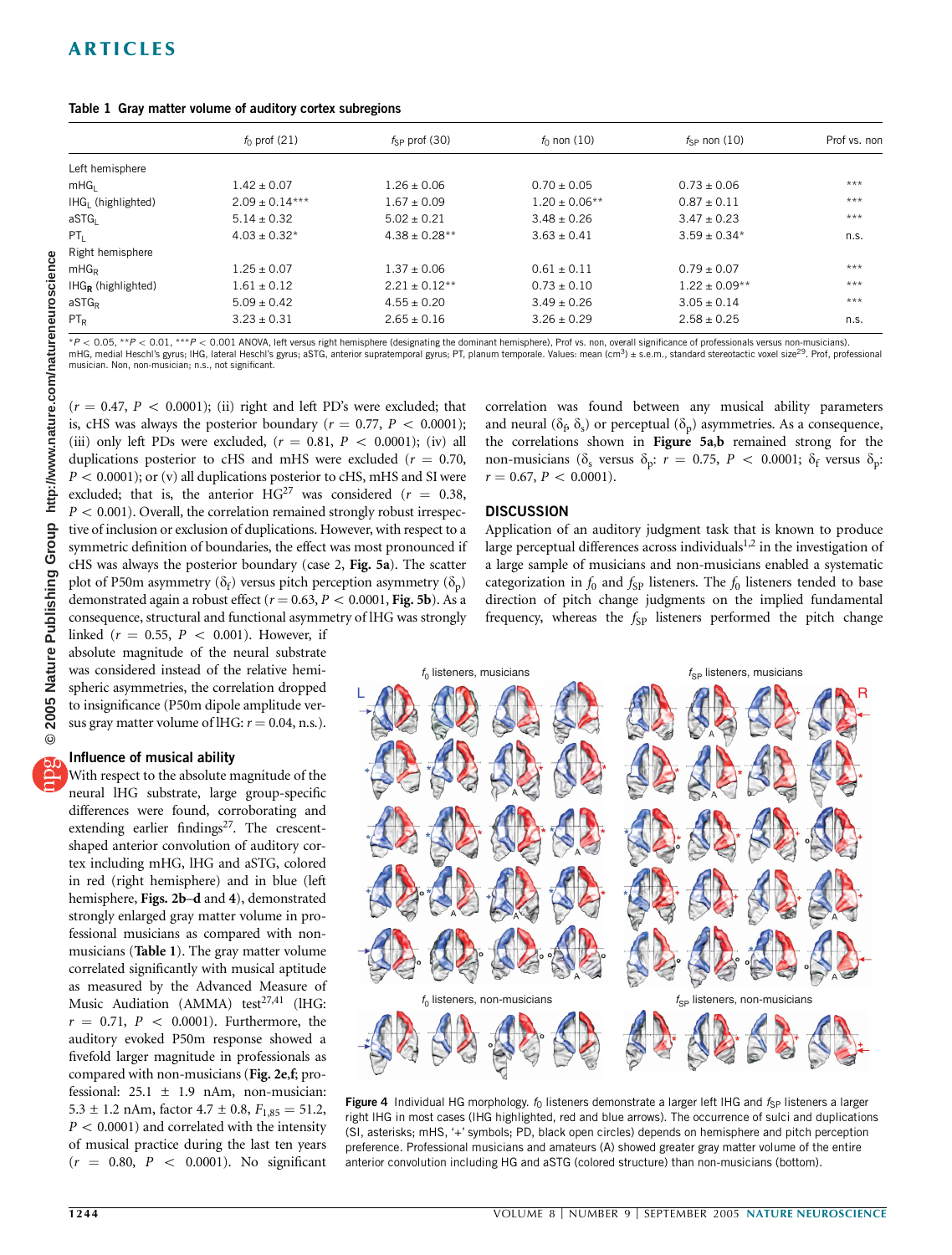Table 2 Frequency of HG duplications and sulci

|                        | SI | mHS | <b>PD</b>      | Single HG |
|------------------------|----|-----|----------------|-----------|
| $f_0$ listener (33)    |    |     |                |           |
| Only right HG          | 6  |     | 3              | 5         |
| Only left HG           | 4  | 2   | 6              | 6         |
| Left and right HG      | 3  | O   | $\overline{c}$ | 19        |
| Without                | 20 | 30  | 22             | 3         |
| $f_{SP}$ listener (54) |    |     |                |           |
| Only right HG          | 29 | 9   | 6              | $\Omega$  |
| Only left HG           | 0  |     | 10             | 36        |
| Left and right HG      | 6  |     | 1              | 11        |
| Without                | 19 | 43  | 37             | 9         |

SI, sulcus intermedius; mHS medial Heschl's sulcus; PD, complete posterior duplication. The frequency of HG duplications or sulci (given by the number of observed cases from all 87 subjects) depends on hemisphere and on perceptual preference. In particular, for all 39 cases where either in the left or in the right hemisphere a SI was present, the frequency differed significantly for  $f_{SP}$  listeners as compared to  $f_0$  listeners ( $\chi^2(1) = 12.9$ ,  $P < 0.001$ ).

judgment on the basis of the spectral envelope rather than fundamental frequency. By using MRI and MEG we found a strong neural basis of both types of pitch perception, which corroborated the functional specialization of left auditory cortex for rapid temporal $2^{3,25}$  and the right hemisphere for spectral<sup>23</sup> processing.

The pitch test allowed systematic analysis of the influence of acoustic stimulus properties on pitch perception. First, the separation of  $f_0$  and  $f_{SP}$  listeners was much stronger within a spectral frequency range below 1,500 Hz and decreased towards the higher frequencies. This may be reflected in the psychometric 'dominance principle'<sup>42</sup>, stating that the center of harmonic order which is dominant for pitch perception decreases from  $n = 5$  ( $f_0 = 200$  Hz) to  $n = 1$  ( $f_0 = 2,000$  Hz). Second, the general increase of  $f_0$  dominance with decreasing n and increasing N (Fig. 1c,d) corroborates the current knowledge of fundamental pitch saliency<sup>2,10,42</sup>. However, our data emphasize that pitch perception depends on both spectral envelope and fundamental frequency information with different weighting and cannot be explained by a simple one-to-one relationship between perceived pitch and fundamental frequency<sup>6,10</sup>. A functional separation of periodicity coding and spectral integration at the level of auditory cortex may account for the different pitch percepts, varying between individuals by up to three or four octaves, when the same sound was presented.

The large perceptual dissimilarity in pitch perception was paralleled by a strong inter-individual structural and functional variability in auditory cortex. To visualize this pronounced variation, which was anticipated a long time ago from myelogenetic studies $40$ , we depicted for the first time the full shape and progression of HG and aSTG, forming together a crescent-shaped gyral entity of the anterolateral stream in human auditory cortex $14$ . The huge morphological differences with respect to angulation, extent of HG and its oblique transition towards aSTG were superposed by a conspicuous increase of gray matter volume in musicans<sup>27,43</sup> (Fig. 4). Averaged over 87 subjects, the shape was completely symmetric, whereas some morphometric studies show asymmetric average maps<sup>29,32</sup>. However, these and our studies are not sufficiently comparable owing to differences in sample size, definition of boundaries and extent of the region of interest. Furthermore, detailed morphometric analysis showed that the correlation between preference of  $f_0$  versus  $f_{SP}$  perception and neural asymmetry was confined to lHG and was not present for the entire body of HG or aSTG. In particular,  $f_0$  listeners demonstrated an asymmetry favoring the left lHG in terms of both cortical gray matter volume and auditory evoked P50m activity, whereas  $f_{SP}$  listeners

showed the opposite asymmetry. This corroborated the functional specialization of lHG as a pitch processing center<sup>12</sup>. Our results imply a left-hemispheric specialization for (missing) fundamental pitch perception and a right hemispheric specialization for spectral pitch perception, consistent with a recent functional imaging study comparing the neural processing of spectral and temporal variation<sup>23</sup>. Furthermore, left auditory cortex is sensitive to short time scales  $(25-50 \text{ ms})^{25,44}$  and right auditory cortex to slower time scales (200–300 ms)<sup>25</sup>. The fundamental pitch  $(f_0)$  of an instrumental sound ( $f_0 > 25$  Hz) reflects its periodicity<sup>6</sup>  $T = 1/f_0$ , corresponding to time segments shorter than 40 ms. Thus, the existence of two pitch centers may facilitate the extraction of fundamental pitch in left auditory cortex and spectral pitch in right auditory cortex. Indeed, most professional musicians perceive simultaneously both fundamental and spectral pitch from an ambiguous tone, and the subjective differences are rather relative than absolute<sup>24</sup>. Here, these relative perceptual differences were found to correlate strongly to neural asymmetries, as anticipated by earlier studies on cerebral dominance<sup>45</sup>. Thus, a greater volume on the left may predispose one to hear the  $f_0$ in an ambiguous tone, and vice versa, a greater volume on the right may lead to a dominant perception of spectral pitch or single harmonics. A psychophysical study on patients with temporal lobe lesions demonstrates fourfold higher thresholds for determining the direction of pitch changes in patients with right hemisphere lesions that encroached on HG. This study concludes that detecting the direction of pitch changes may depend largely on the right  $HG^{18}$ . However, there is no conflict with our results, because the magnitudes of pitch changes used in our study were largely above the  $f_0$  discrimination thresholds investigated in the lesion study. Thus, the latter may reflect in particular the accuracy of pitch direction judgment relative to the magnitude of  $f_0$  discrimination, irrespective of general left-right hemispheric lateralization effects in pitch perception.

The direct link between structural and functional asymmetries reported here seems to be confined to a local mechanism within the pitch center of lateral HG, present only in a small time range of 30–40 ms around P50m activity of the MEG recordings. The main activation peaks from comparable fMRI<sup>15,16</sup> studies depict the activity within a much larger time frame of several seconds, including other activities which originate partially from lateral HG, in particular the pitchsensitive N100 activity<sup>10,33</sup> and the pitch onset response<sup>36</sup> occurring about 130 ms after tone onset. Overall, functional asymmetries are not always observed in every task, subject, stimulus condition or specified



Figure 5 Pitch perception preference and neural asymmetries. (a) Correlation of pitch asymmetry ( $\delta_p$ ) versus structural asymmetry ( $\delta_s$ ) of gray matter in IHG. (b) Correlation of pitch asymmetry ( $\delta_{p}$ ) versus functional asymmetry  $(\delta_f)$  of P50m magnitude. The correlations are strong irrespective of musical aptitude.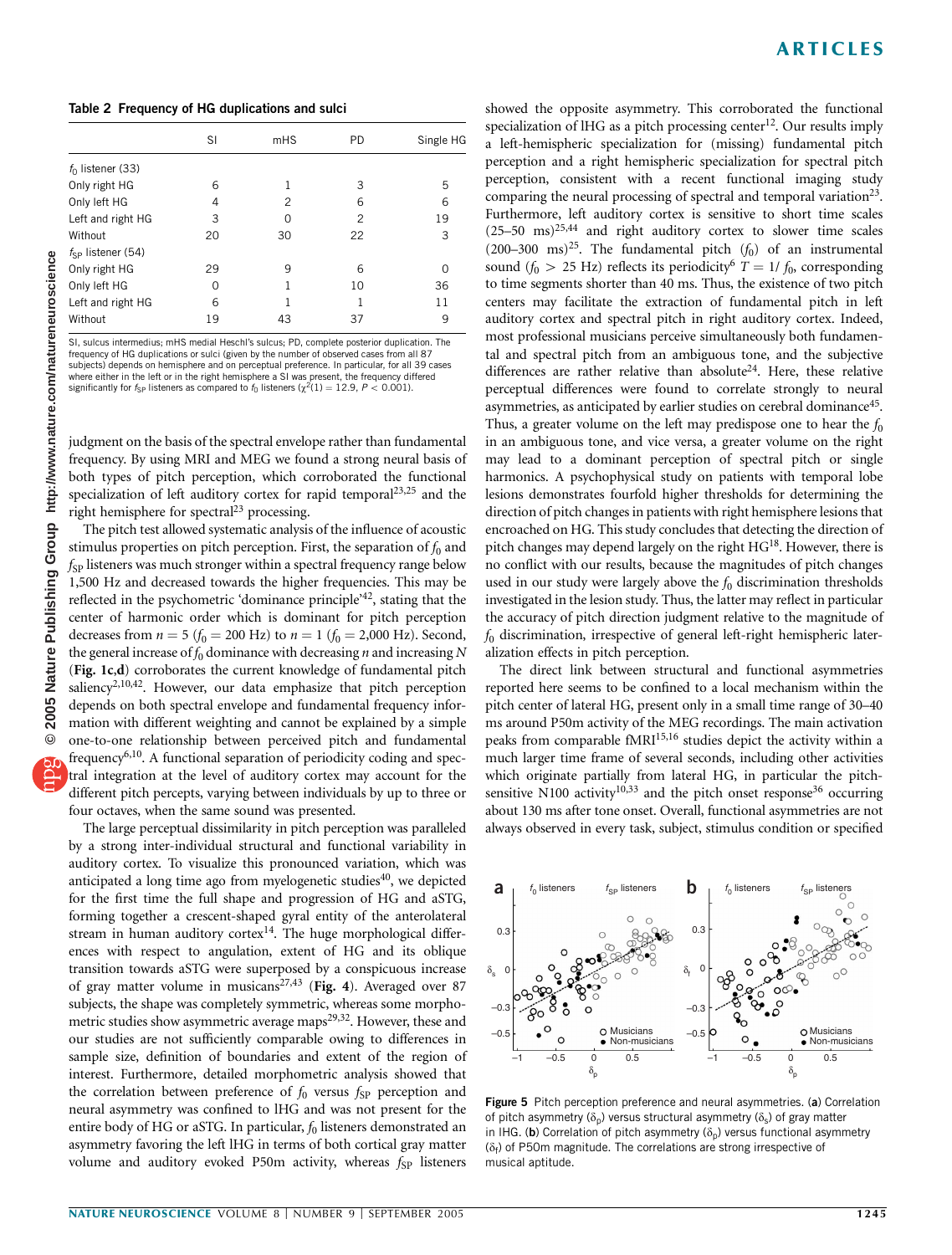## ARTICLES

processing level. In some cases or individuals the activation maps really are symmetric<sup>14,16,20</sup>. However, with respect to pitch- or melodyrelated tasks, the majority of functional imaging studies<sup>14,16,23,24</sup> showed right-sided asymmetries. Multimodal functional imaging with professional musicians may help to clarify under which conditions the observed pitch asymmetries arise.

Our findings demonstrate a strong correlation between the relative hemispheric lateralization of structure and function and perceptual preference, as confirmed by morphometric<sup>31,45,46</sup> and functional imaging studies<sup>25</sup>. In contrast, absolute magnitudes of the neural HG substrate depend on musical expertise consistent with previous studies<sup>27,33,47,48</sup>. At a more fundamental level, a recent post-mortem study observed characteristic asymmetries in auditory belt areas at the level of the underlying microanatomical architecture<sup>26</sup>. However, the exact relation between absolute changes at the microanatomical and macroanatomical level still remains unclear and needs further clarification. Use-dependent subcortical changes such as dendritic arborization changes or interdigitation of neuronal clusters<sup>26</sup> may enhance the magnitude of synchronized postsynaptic potentials as measured by MEG in professional musicians without changing, however, the cortical thickness or volume of the underlying gray matter tissue. Likewise, a larger HG gray matter volume implies a larger neural network per se, independent of neural connectivity, and may reflect a greater potential of musical aptitude. A strong relation between absolute magnitudes of structure and function was observed at the early automatic processing level in anteromedial  $HG^{27}$  and obviously disappears in secondary auditory cortex. Post-mortem studies<sup>29,30</sup> showed considerable variation between structure and function when comparing the boundaries of individual microanatomical structure and macroanatomical visible magnetic resonance landmarks. These results suggest that the functional areas do not correspond to areas defined on the basis of macroscopic boundaries. Nevertheless, when calculating micro- and macroanatomical probability maps, the corresponding centroids of the location were found to be almost identical $14,16,29$ . As a consequence, despite large individual variability<sup>29</sup>, the medial two-thirds of anterior HG were considered a reliably good approximation of the anterolateral extent of primary auditory cortex<sup>16,24,37</sup>, as confirmed by cytoarchitectonic<sup>38</sup>, histochemical<sup>39</sup> and myelogenetic<sup>40</sup> studies. Overall, we conclude that the relative hemispheric lateralization of functional and structural size reflects the type of pitch processing irrespective of musical aptitude, whereas the absolute magnitudes of the neural HG substrate depends on musical expertise. Further studies may clarify whether the observed lateralization is linked to a preference for characteristic physical sound properties (in particular, the faster temporal structure of percussive sounds versus the slower time scale of sustained sounds<sup>25,49,50</sup>) therefore influencing musical instrument preference and musical performance.

### **METHODS**

Subjects. A large sample of 420 right handed healthy subjects (125 professional musicians including members of the Royal Liverpool Philharmonic Orchestra28, 181 graduate students in music, 66 amateur musicians and 48 nonmusicians) were recruited for the psychometric evaluation of pitch perception and evaluation of musical aptitude. A subgroup of 87 subjects participated in the MRI and MEG measurements (out of 51 professionals, including 21 members of the Royal Liverpool Philharmonic Orchestra, 16 amateurs and 20 non-musicians, 34 were  $f_0$  and 53  $f_{SP}$  listeners). Averaged over the groups, no significant differences in age, sex and head size were observed. Experimental procedures were approved by the relevant local research ethics committee.

Pitch test. The pitch test included 144 different pairs of harmonic complex tones. Each tone pair consisted of two consecutive harmonic complex tones

(duration 500 ms, 10-ms rise-fall time, interstimulus interval 250 ms). Each test tone comprised two, three or four adjacent harmonics, leaving out the fundamental frequency. Overall, the tone pairs were designed with six different upper component frequencies (293, 523, 932, 1,661, 2,960 and 5,274 Hz) chosen to be equidistant on a logarithmical frequency scale corresponding to the musical interval of a major ninth, beginning with D3 (293 Hz) up to C8 (5,274 Hz). The upper component frequency of both tones in each tone pair was identical to minimize the perception of edge pitch. Furthermore, the lowest presented harmonic number transitions  $(n_{1,min} \rightarrow n_{2,min})$  within a tone pair was one of the following four conditions:  $2 \rightarrow 3$ ,  $3 \rightarrow 4$ ,  $4 \rightarrow 6$  or  $7 \rightarrow 9$ . Thus, the spectral components ranged between 146 and 5,274 Hz and  $f_0$ between 29 to 1,318 Hz. The magnitude of  $f_0$  pitch changes ranged between a factor of 1.1 (major second) to 1.8 (minor seventh); the  $f_{SP}$  pitch changes of the lowest harmonic number ranged from a factor of 1.1 to 3.1. Thus, the magnitude of these pitch changes was considerably larger than pitch discrimination threshold<sup>18</sup>. By using additionally complete harmonic complex tones  $(n_{\text{min}} = 1)$  as reference tones (conditions  $2 \rightarrow 1, 3 \rightarrow 1, 4 \rightarrow 1$  and  $5 \rightarrow 1$ ), the pitch test allowed detection of octave-shifted fundamental pitches (for instance, one octave above  $f_0$ ). This case occurred only significantly for three-component stimuli within the higher spectral range  $(>1,000$  Hz) and was not considered to be part of  $f_0$  perception. However, if fundamental pitch perception would mean both  $f_0$  and octave-shifted  $f_0$  perception, our results would not qualitatively change. All stimuli were presented binaurally in pseudorandomized order using a Hammerfall DSP Multiface System with a stimulus level of 50 dB nSL to avoid the interfering superposition of combination tones. Each tone pair was repeated once and the next new tone pair presented after a pause of 2 s. Subjects were instructed to select the dominant pitch direction or to answer according to the first, spontaneous impression, if either both directions were perceived at the same time or if tones lacked a clear pitch. Test duration was 22 min. All subjects were tested on an identical set of stimuli. A subgroup of 37 subjects repeated the pitch test about 6 months later and demonstrated strong individual re-test reliability ( $r = 0.96$ ,  $P < 0.0001$ ).

Morphometry. The three-dimensional (3D) gray matter surface reconstructions of all individual auditory cortices were calculated from T1-weighted structural MRI data (Siemens, Symphony, 1.5-T) after segmentation using BrainVoyager software (Brain Innovation). All brains were rotated in direction of the antero-posterior commissural line and normalized by unfiltered transformation in Talairach space<sup>34</sup>. Using standard definitions of the anatomical auditory cortex landmarks<sup>29–32,35,37</sup>, the sagittal MRI slices of the individual auditory cortices were segmented along the Sylvian fissure to obtain PT, HG and aSTG. The inclusion range of image gray values was calculated in a normalized box around left and right auditory cortex. For gray matter surface reconstruction and morphometry, the 'gray value inclusion range' was defined individually from the intensity histogram of gray values for each left and right auditory cortex, by identifying (i) the half-amplitude side-lobe of the gray matter peak distribution towards cerebral spinal fluid and (ii) the saddle point between the gray and white matter peak. All gray value voxels inside this inclusion range were marked and used for 3D reconstruction and morphometry. The non-automated parts of this structural analysis (in particular, the identification of individual landmarks from the individual 3D surface reconstructions of auditory cortex) were obtained by observers who were blind to subject group and hemisphere.

HG subregions. Here we used the most obvious and well-accepted definition of HG29,30 by identifying the first complete Heschl's sulcus (cHS) as its posterior and the crescent-shaped first transverse sulcus  $(FTS)^{29-32}$  as its anterior boundary. cHS was identified by virtue of having a clear lateral indentation (Fig. 2d), large mediolateral extent and pronounced depth, and divided auditory cortex in two parts: (i) an anterior auditory stream including HG and aSTG and (ii) a posterior stream including the PT. Based on normalization, the pronounced crescent-shaped gyrus anterior to cHS was subdivided systematically in mHG, lHG and aSTG. By using functional and structural criteria (Fig. 3), the  $y = 0$  line was found to be an appropriate borderline to separate HG and aSTG. Individual extrapolation of FTS towards the lateral end of HG, as proposed by some morphometric studies<sup>31,32,37</sup>, was impossible in our sample owing to large individual differences with respect to angulation and